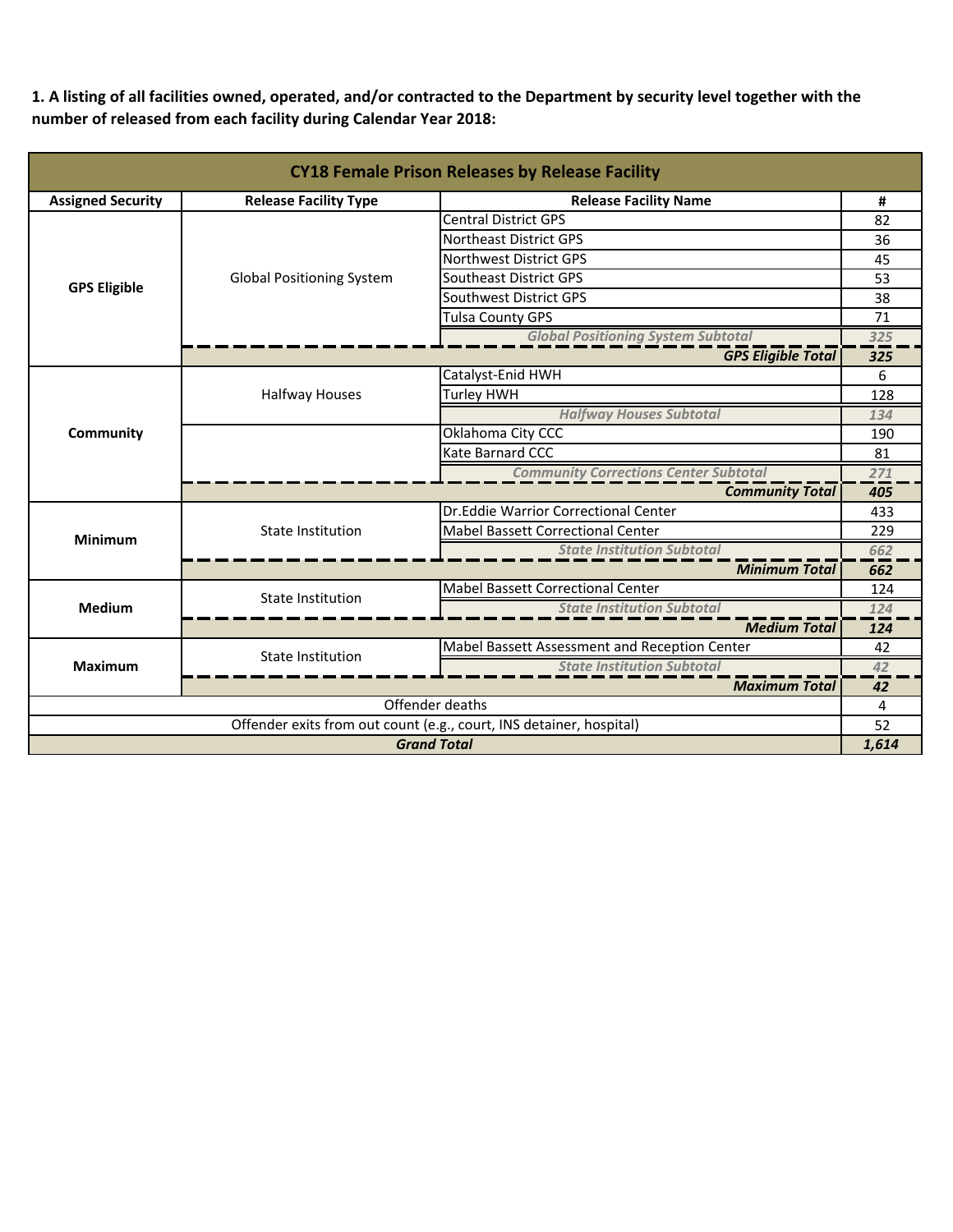| <b>CY18 Male Prison Releases by Release Facility</b> |                                                              |                                                 |                |  |
|------------------------------------------------------|--------------------------------------------------------------|-------------------------------------------------|----------------|--|
| <b>Assigned Security</b>                             | <b>Release Facility Type</b><br><b>Release Facility Name</b> |                                                 | #              |  |
|                                                      |                                                              | <b>Central District EMP</b>                     | 3              |  |
|                                                      |                                                              | Northeast District EMP                          | $\overline{2}$ |  |
|                                                      | <b>Electronic Monitoring Program</b>                         | Northwest District EMP                          | $\mathbf{1}$   |  |
|                                                      |                                                              | Southwest District EMP                          | 3              |  |
| EMP or GPS Eligible                                  |                                                              | <b>Electronic Monitoring Subtotal</b>           | 9              |  |
|                                                      |                                                              | <b>Central District GPS</b>                     | 158            |  |
|                                                      |                                                              | <b>Northeast District GPS</b>                   | 74             |  |
|                                                      |                                                              | Northwest District GPS                          | 58             |  |
|                                                      | <b>Global Positioning System</b>                             | Southeast District GPS                          | 96             |  |
|                                                      |                                                              | Southwest District GPS                          | 80             |  |
|                                                      |                                                              | <b>Tulsa County GPS</b>                         | 124            |  |
|                                                      | <b>Global Positioning System Subtotal</b>                    |                                                 | 590            |  |
|                                                      | <b>EMP or GPS Eligible Total</b>                             |                                                 |                |  |
|                                                      |                                                              | <b>Tulsa Dist Community Corrections Centers</b> | 380            |  |
|                                                      | <b>Halfway Houses</b>                                        | <b>Bridgeway HWH</b>                            | 157            |  |
|                                                      |                                                              | Carver HWH                                      | 346            |  |
|                                                      |                                                              | <b>Center Point HWH</b>                         | 229            |  |
|                                                      |                                                              | Oklahoma HWH                                    | 69             |  |
|                                                      |                                                              | <b>Halfway Houses Subtotal</b>                  | 1,181          |  |
|                                                      | <b>Community Corrections Center</b>                          | Clara Waters CCC                                | 148            |  |
| Community                                            |                                                              | Enid CCC                                        | 14             |  |
|                                                      |                                                              | Lawton CCC                                      | 166            |  |
|                                                      |                                                              | Oklahoma State Reformatory                      | 571            |  |
|                                                      |                                                              | Union City CCC                                  | 283            |  |
|                                                      |                                                              | <b>Community Corrections Center Subtotal</b>    | 1,182          |  |
|                                                      |                                                              | <b>Community Total</b>                          | 2,363          |  |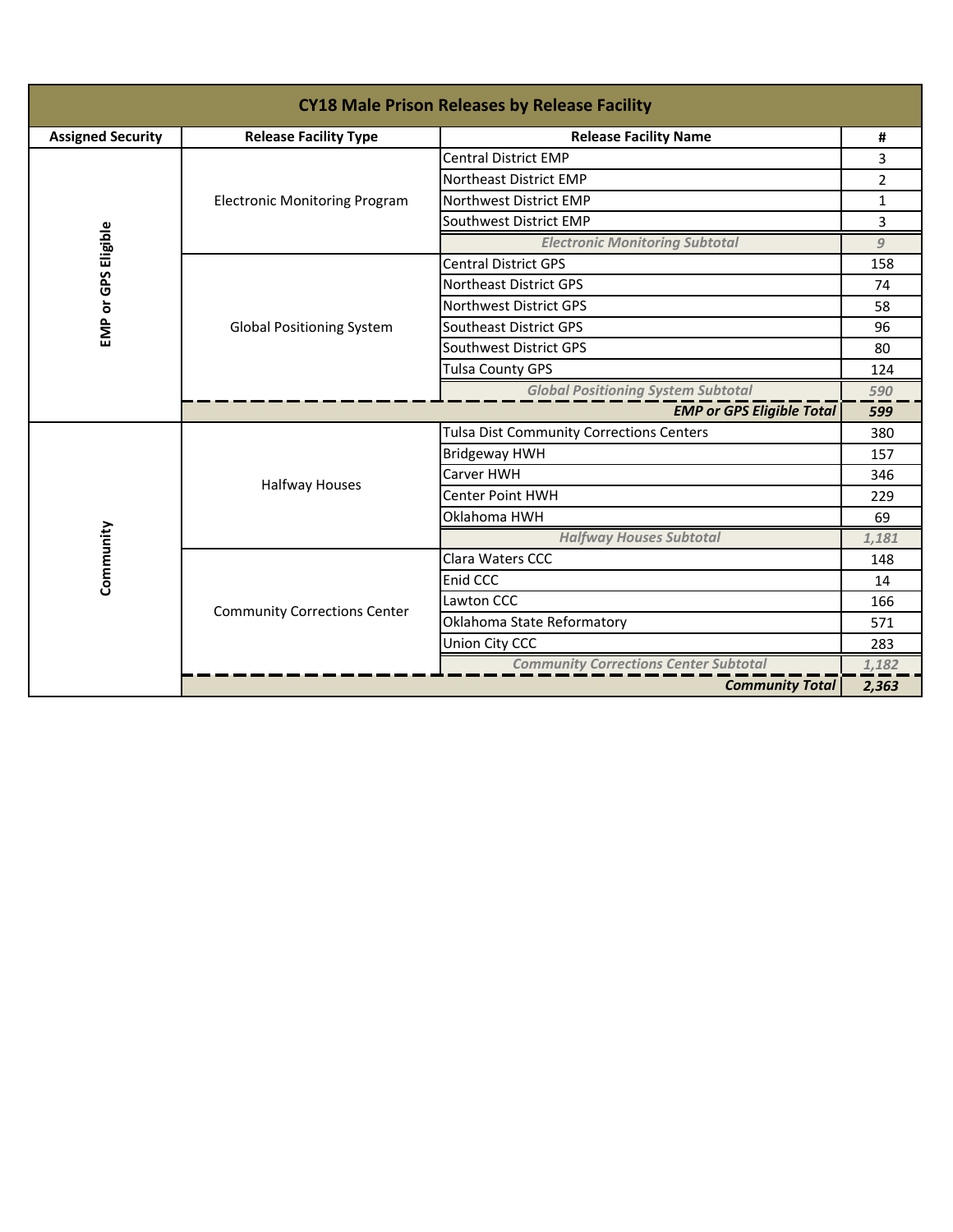| CY18 Male Prison Releases by Release Facility, Cont'd               |                                   |                                             |                  |  |
|---------------------------------------------------------------------|-----------------------------------|---------------------------------------------|------------------|--|
|                                                                     | County Jail                       | <b>Greer County Jail</b>                    | $\mathbf{1}$     |  |
|                                                                     |                                   | <b>County Jail Program Subtotal</b>         | $\mathbf{1}$     |  |
|                                                                     |                                   | Charles E. Bill Johnson Correctional Center | 607              |  |
|                                                                     |                                   | <b>Howard McLeod Correctional Center</b>    | 280              |  |
|                                                                     |                                   | Jackie Brannon Correctional Center          | 236              |  |
|                                                                     |                                   | James Crabtree Correctional Center          | 70               |  |
|                                                                     |                                   | Jess Dunn Correctional Center               | 428              |  |
|                                                                     |                                   | Jim E Hamilton Correctional Center          | 287              |  |
| Minimum                                                             | <b>State Institution</b>          | John Lilley Correctional Center             | 298              |  |
|                                                                     |                                   | Lexington Correctional Center               | 73               |  |
|                                                                     |                                   | <b>Mack Alford Correctional Center</b>      | 50               |  |
|                                                                     |                                   | Northeast Oklahoma Correctional Center      | 201              |  |
|                                                                     |                                   | R.B. Dick Conner Correctional Center        | 59               |  |
|                                                                     |                                   | William S. Key Correctional Center          | 423              |  |
|                                                                     |                                   | <b>State Institution Subtotal</b>           | 3,012            |  |
|                                                                     | <b>Minimum Total</b>              |                                             |                  |  |
|                                                                     | <b>Private Prison</b>             | <b>Cimarron Correctional Facility</b>       | 243              |  |
|                                                                     |                                   | Davis Correctional Facility                 | 240              |  |
|                                                                     |                                   | Lawton Correctional Facility                | 413              |  |
|                                                                     |                                   | <b>Private Prison Subtotal</b>              | 896              |  |
|                                                                     | State Institution                 | James Crabtree Correctional Center          | 63               |  |
| Medium                                                              |                                   | Joseph Harp Correctional Center             | 198              |  |
|                                                                     |                                   | Lexington Correctional Center               | 84               |  |
|                                                                     |                                   | <b>Mack Alford Correctional Center</b>      | 138              |  |
|                                                                     |                                   | North Fork Correctional Center              | 283              |  |
|                                                                     |                                   | R.B. Dick Conner Correctional Center        | 121              |  |
|                                                                     |                                   | <b>State Institution Subtotal</b>           | 887              |  |
|                                                                     |                                   | <b>Medium Total</b>                         | 1,783            |  |
|                                                                     | <b>Private Prison</b>             | <b>Cimarron Correctional Facility</b>       | 63               |  |
|                                                                     |                                   | <b>Davis Correctional Facility</b>          | 38               |  |
| Maximum                                                             |                                   | <b>Private Prison Subtotal</b>              | 101              |  |
|                                                                     | <b>State Institution</b>          | Lex Assessment & Reception Center           | 69               |  |
|                                                                     |                                   | Oklahoma State Penitentiary                 | 74               |  |
|                                                                     | <b>State Institution Subtotal</b> |                                             | 143              |  |
| <b>Maximum Total</b>                                                |                                   |                                             | $\overline{244}$ |  |
| Offender deaths                                                     |                                   |                                             | 110              |  |
| Offender exits from out count (e.g., court, INS detainer, hospital) |                                   |                                             | 160<br>8,272     |  |
| <b>Grand Total</b>                                                  |                                   |                                             |                  |  |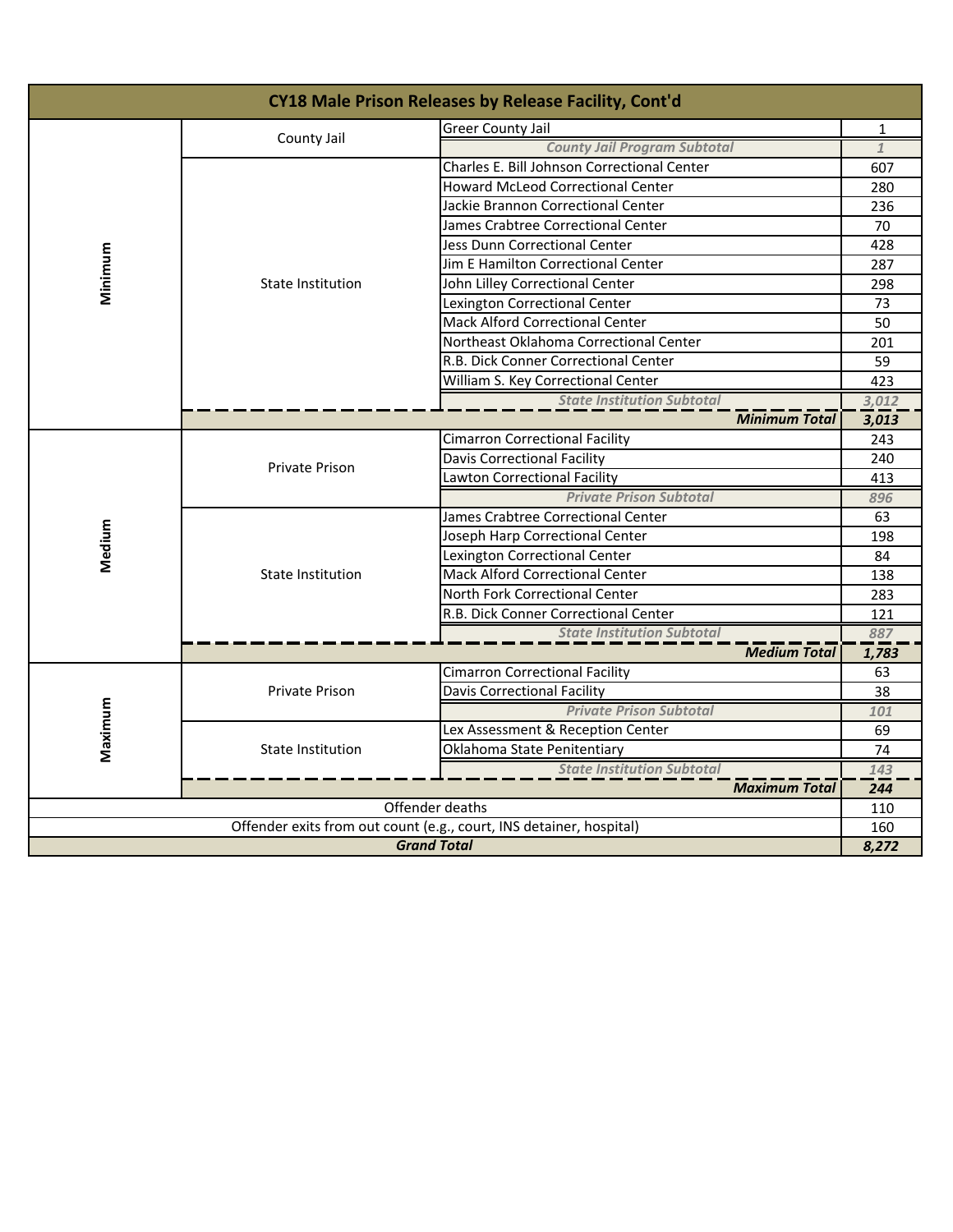**2. Total number of inmates released from physical custody during Calendar Year 2018:**

| <b>CY18 Releases from Physical Custody</b> |                              |       |  |
|--------------------------------------------|------------------------------|-------|--|
|                                            | <b>Males</b>                 | 8,162 |  |
| <b>Prison Releases</b>                     | Females                      | 1,610 |  |
|                                            | <b>Prison Releases Total</b> | 9,772 |  |
|                                            | Males                        | 110   |  |
| <b>Deaths</b>                              | <b>Females</b>               |       |  |
|                                            | <b>Deaths Total</b>          | 114   |  |
| <b>Grand Total Releases</b>                |                              | 9,886 |  |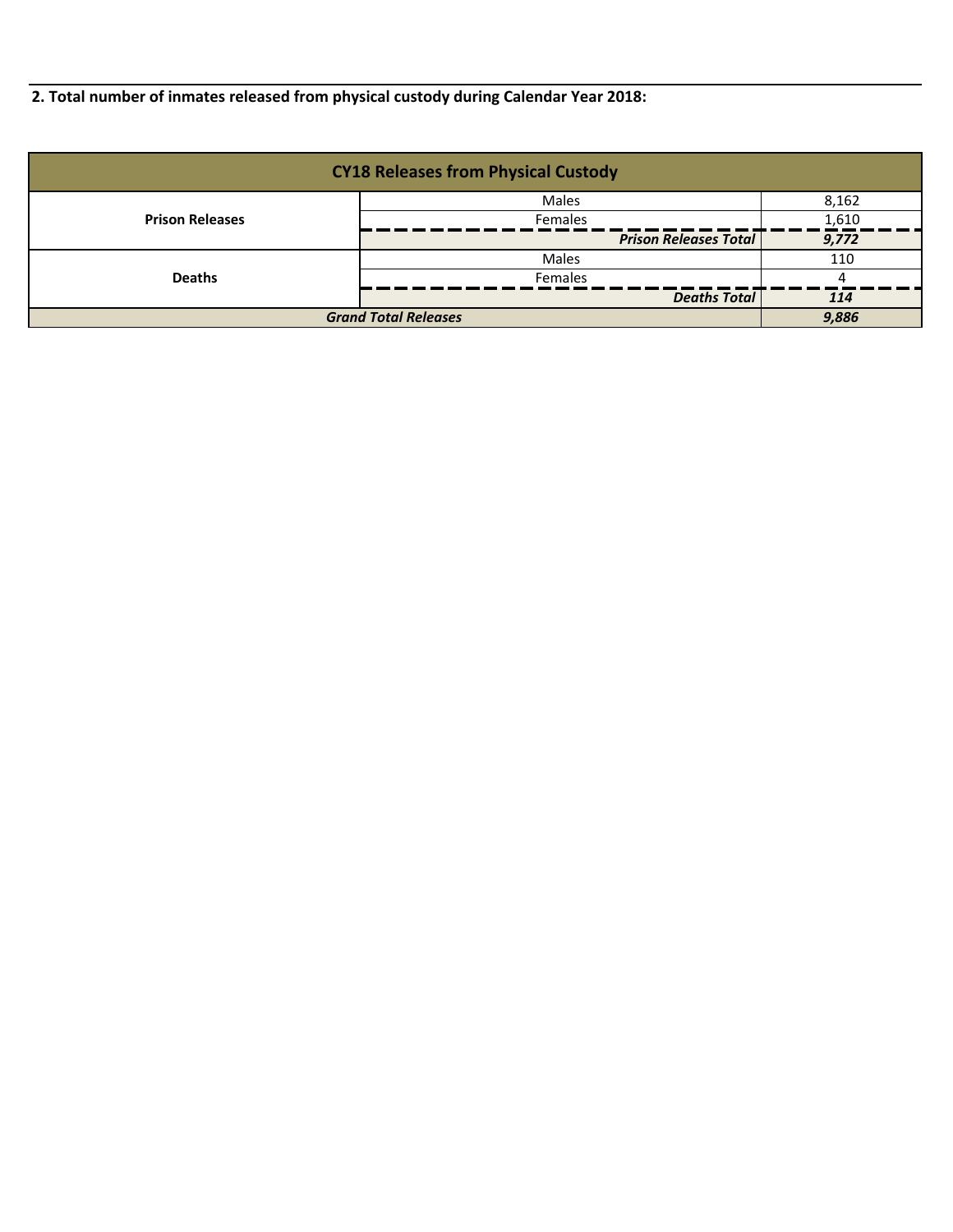3. Total number of inmates employed by private employers prior to the inmate's release from physical custody:

| <b>CY18 Offender Employed Prior to Release</b> |       |  |
|------------------------------------------------|-------|--|
| <b>Work Release</b>                            | 3,068 |  |
| <b>Institutional Private Employers</b>         | 955   |  |